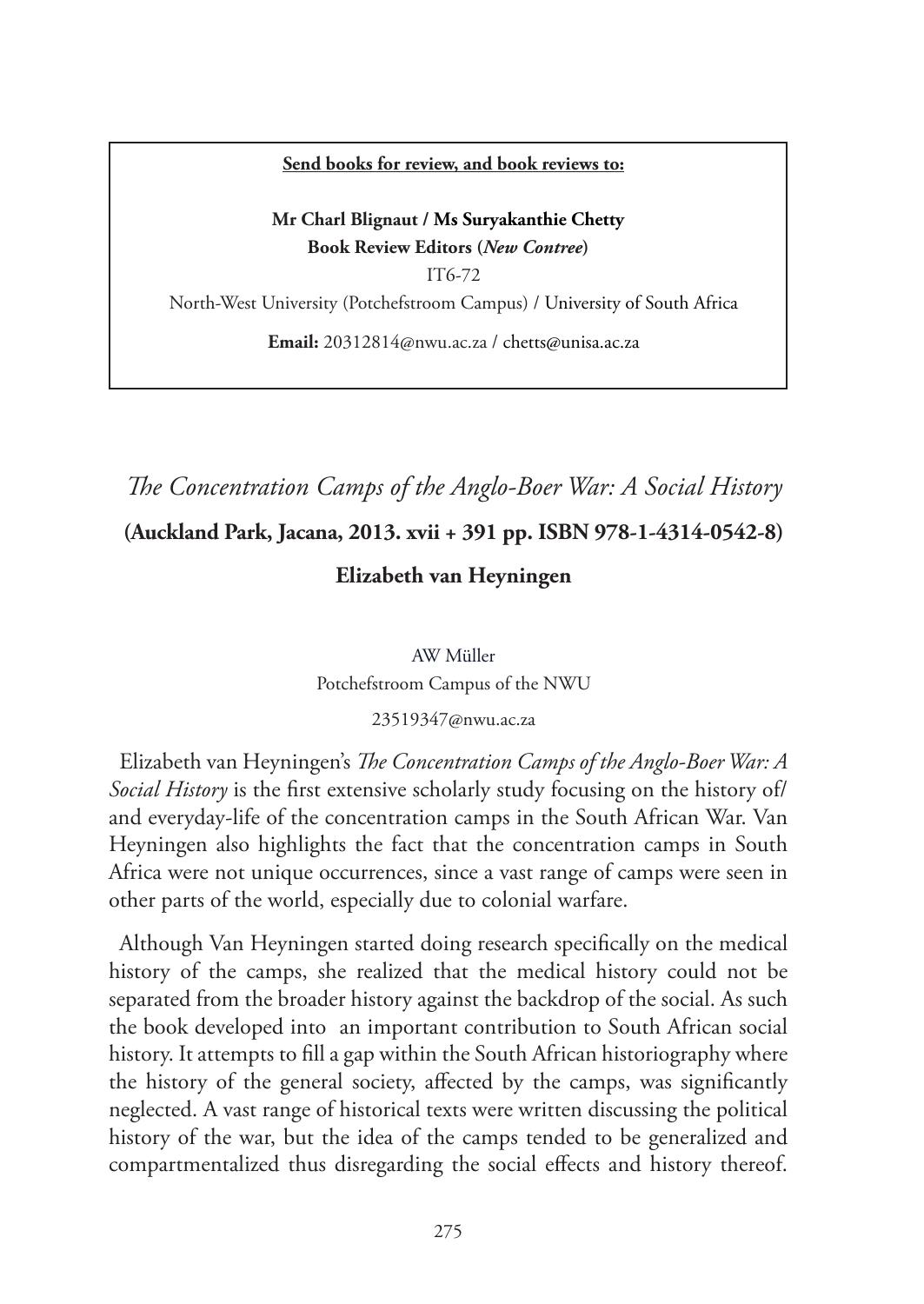Through Van Heyningen's intense research of the previously neglected primary sources such as administrative correspondences, camp registers, testimonies and so forth, she had made a notable contribution to the historiography of the South African War.

The book consists of four parts that give a semi-chronological, but also informative analysis of the camps. Van Heyningen's account of the mythology of the concentration camps provides the study with an important foundation and also serves as key motivation for undertaking the study. She discusses ideas regarding the history of the camps which has been accepted as an ultimate truth, while certain facts has either been ignored or forgotten. These mythologies have not only influenced historiography, but also the general understanding of the camps. Consequently the book is an attempt and method to either prove or disprove the mythologies through means of historical analysis and scrutiny of information accepted as "facts" relating to the camps.

An important discussion is the diversity of the people in the camps, with accounts to the different races and classes who have been influenced. Generalization of the history of the war disregarded the vast range of people and thus also the vast influence of the war on the broader South African community.

The social and economic state of South Africa before the war are important aspects to consider, because the country was not in the same stage of development as Europe and still rested on a pre-industrial type of hierarchy. British women had a significantly different role in the family and society, where the Boer women's roles were idealised and they possessed a status unequalled in contemporary Britain. The Boer women participated in the war to a large extent and Van Heyningen stresses the agency of the Boer women, especially because it is an indication of one of the motivations for Britain to establish the camps.

Van Heyningen explains how Britain had a lack of decent policies regarding the camps and how these reluctant policies led to the crises for which the camps are known. Kitchener was the main propagator of the ruthless measures of the camps with aims to force the war to an end. Van Heyningen shows that these policies did not take the realities of an almost "total war" into account when it came to civilians. Therefore the administration was also not sufficient, leading to practical mismanagement which contributed to the poor food and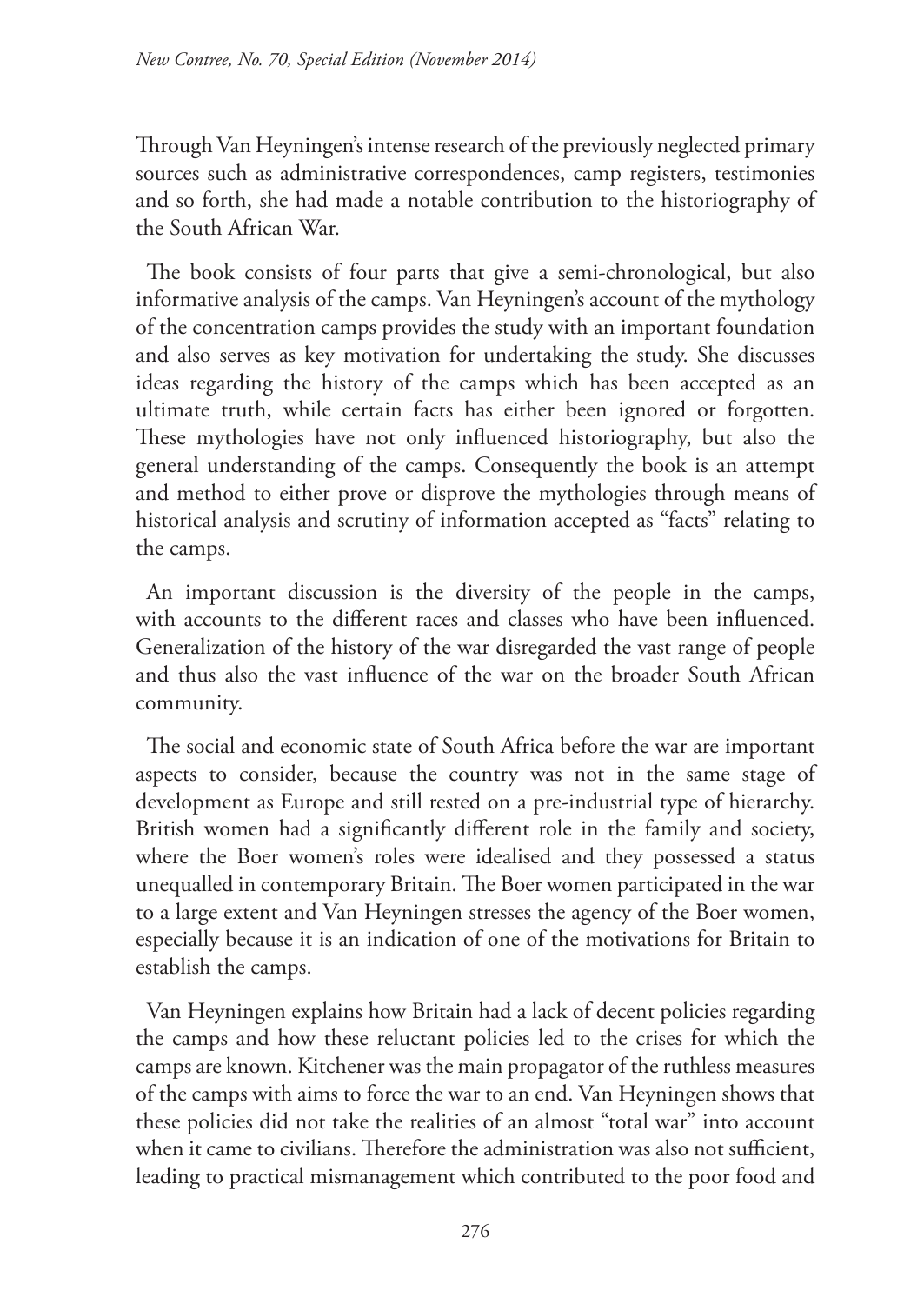medical sources. Health care was non-existent as well as the lack of proper infrastructure. Her thorough focus on the nature of these policies goes further than previous studies of the camps.

A large portion of the book focuses on the physical and emotional challenges experienced by both white and black women and children in the camps and an idea is sketched of what "being in a camp" involved. Van Heyningen's discussion regarding the black concentration camps is a much needed discourse in the current South African historical field. Historians tended to neglect this part of the war for a significant amount of time. The extent to which black women and children also suffered and died due to the camps, had not been previously realized. These tragic experiences are not euphemized in the book and the horrifying circumstances are explained. By explaining these experiences, one gains a better understanding of why the South African War is still such a source of regret and tragedy.

Since the book started as a medical history of the camps, a portion in the third part of focuses solely on medical history – a topic on which Van Heyningen has published in the past. Many controversies and ideas regarding the British and Boer medical care were under debate at the time of the war, but even though the Boers were made out to be unhygienic, little was done to improve their circumstances in the camps. Nurses had little or no medical supplies and the fatality rate in the camps skyrocketed. In the recent historiography of the South African War, this part of the book contributes to what has been called "a debate without end" when the causes of all the deaths in the camps came under the scrutiny of historians.

Although the book focuses on the camps and the women and children, Van Heyningen does not neglect to discuss the men in the camps. The general idea was that there were not a lot of men in the camps except for *hensoppers* and old men. However, her study proves that more men were included than originally believed and their circumstances equaled those of women. Furthermore, they experienced difficulties regarding their identity in the camps and the *hensoppers*  were despised for giving up and betraying the Boers. Probably the most ironic part of the camps, was that the British tried to educate the "refugees" in the camps to become more "civilized".

The final part discusses the aftermath of the war and the end of the camps. Even at the end of the war Britain had false ideas and misguided interpretations about the camps and the inhumane way in which they were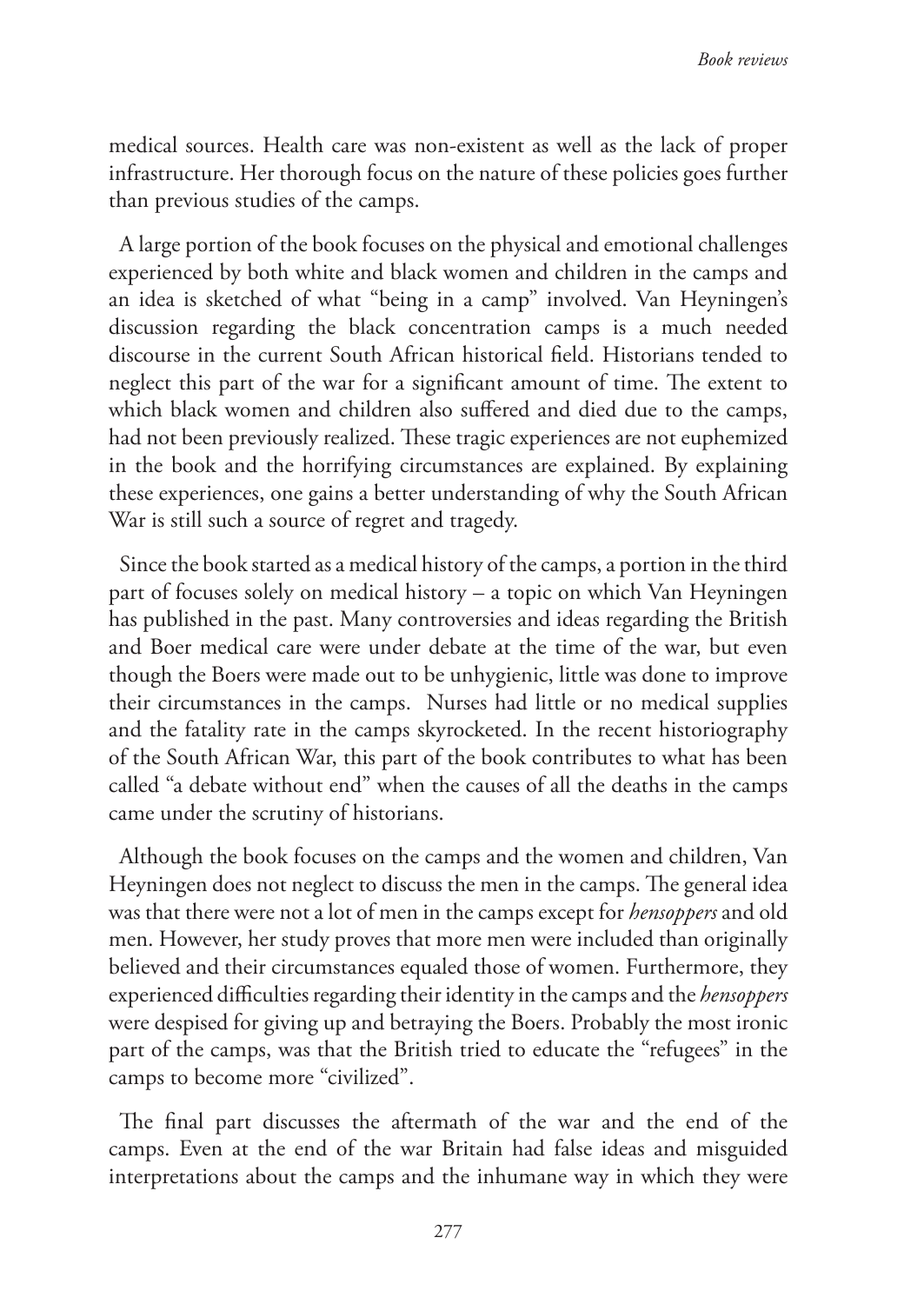managed. Additionally, the end of the war did not represent happiness for the Boers or the Black population of the two former republics, since their homes and farms were destroyed. Trust between each other was demolished and families were scattered and devastated. Black people had a lot of difficulties, since they were called traitors by the Boers, but they also did not get what they were promised by the British and consequently their suffering cannot be ignored in favor of ideas that have been propagated by historiography in the past, namely that only the *Boers* carried the brunt of the war.

The trauma experienced in the aftermath as well as the remembrance thereof was a post-war depression that hung over the country, with both psychological and physical impacts on the inhabitants. The South African demography was altered to a massive extent, but the war had paved a way for the rise of Afrikaner Nationalism. Van Heyningen states that the black people suffered the most, but they were also a form of collateral damage, since their political situation did not improve much after the war. The concentration camps had an immense impact and Van Heyningen succeeds in explaining why this was the case.

Taking into account the length of the book, it is undeniable that there are still noteworthy areas that could also be discussed concerning the concentration camps. The lack of sources about the black camps also contributes to the lesser account thereof in the book, as Van Heyningen points out as well. The term "Anglo-Boer War" is a debatable label in the title, hence it could have been wiser to use the politically correct term of "South African War", especially since it is more commonly used in current South African historiography.

Nevertheless, the book presents a comprehensive overview that is an asset to the corpus of South African historical studies. In addition, it is comprehendible for non-academic readers and will certainly appeal to the general public. Van Heyningen illustrates a paradigm shift in the historical approach of the South African War through sufficient knowledge and information, as well as a nonnormative approach through which the agency of women and children were especially emphasized. *The Concentration Camps of the Anglo-Boer War: A Social History* is without a doubt valuable reading and research material for students and historians of South African history.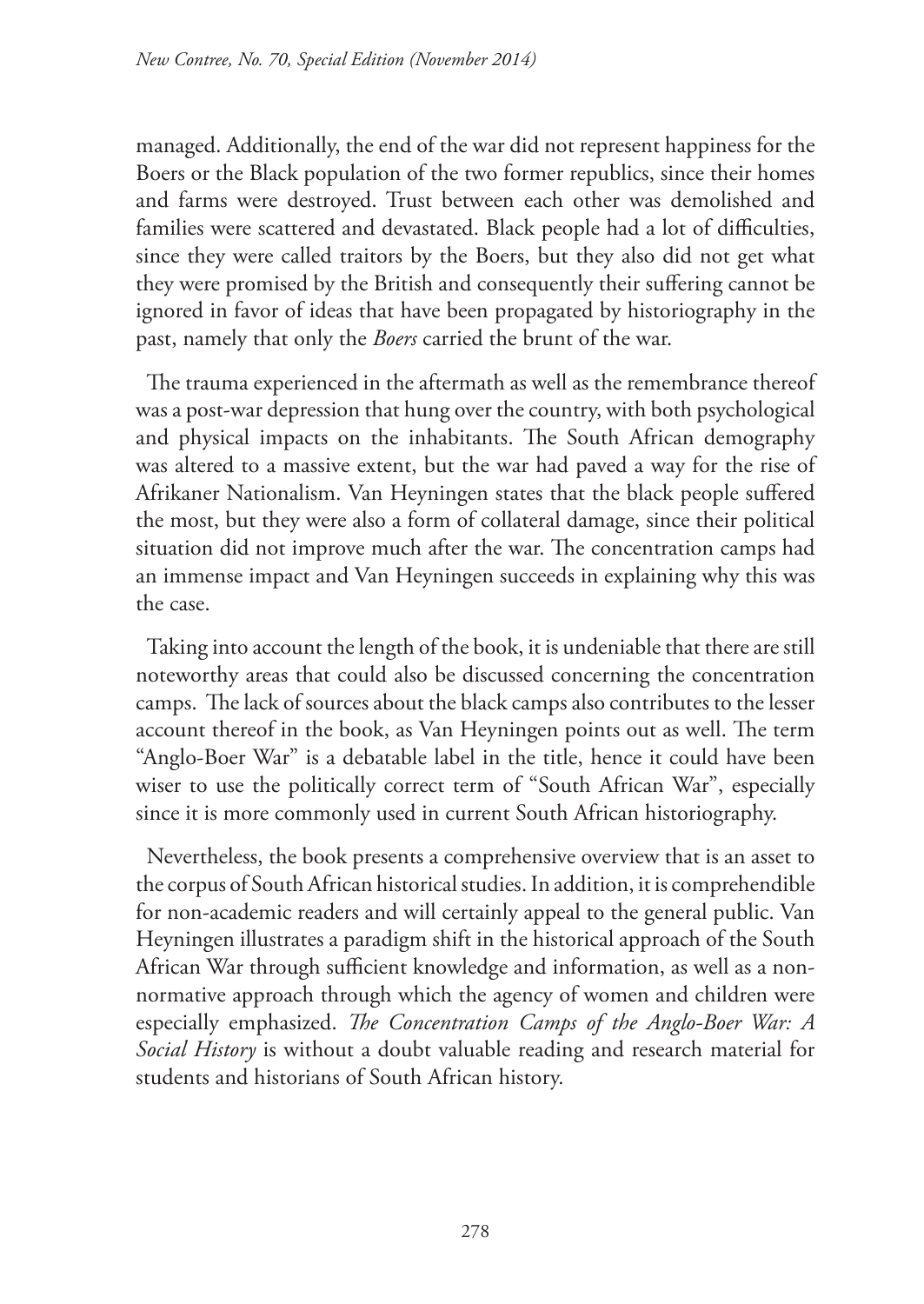# *The forgotten people: Political banishment under apartheid*

## **(Johannesburg, Jacana Media, 2012, 352 pp., illus., index. ISBN: 978- 1-4314-0479-7)**

### **Saleem Badat**

IJ Venter University of Pretoria Isabella.jven@gmail.com

In the historiography of apartheid some voices from the past have been lost – conveniently forgotten and pushed into the shadows of oft repeated struggle stories and figures with mass appeal. But these voices need to be heard in order for the present generation to be able to deal with the past. A book that opens with nine quotes on the importance of remembering the past in order to successfully take on the future clearly aims to address this. In *The Forgotten People: Political banishment under apartheid,* Dr. Saleem Badat focuses on a mostly overlooked form of repression employed by the apartheid government to maintain control of the rural areas, with which he hopes "to reinsert 'peasants and migrants as actors and shapers along-side the black proletariat [and] the heroes of the African nationalist struggle'." (xxiii) In this he succeeds admirably.

Political banishment during apartheid entailed the forceful removal of critics of the state or those simply accused of being "dangerous to the peace and good order" (p.14). Without an opportunity to face their accused or even hear what they were charged with, these "inciters" were taken to remote areas thousands of kilometres from their homes, healthcare and means of employment to areas where their own languages were not spoken. The physical and emotional hardships that the banished faced have been overlooked – largely because of a focus on the urban struggle and the tools of suppression that went with it. Badat points out that: The intensely repressive character of the apartheid state is well known. Less well known, however, is its operation in the rural areas, especially during the period beginning with the electoral triumph of the National Party (NP) in 1948 and ending soon after the banning in 1960 of the African National Congress (ANC) and the Pan Africanist Congress (PAC) (p. xiii).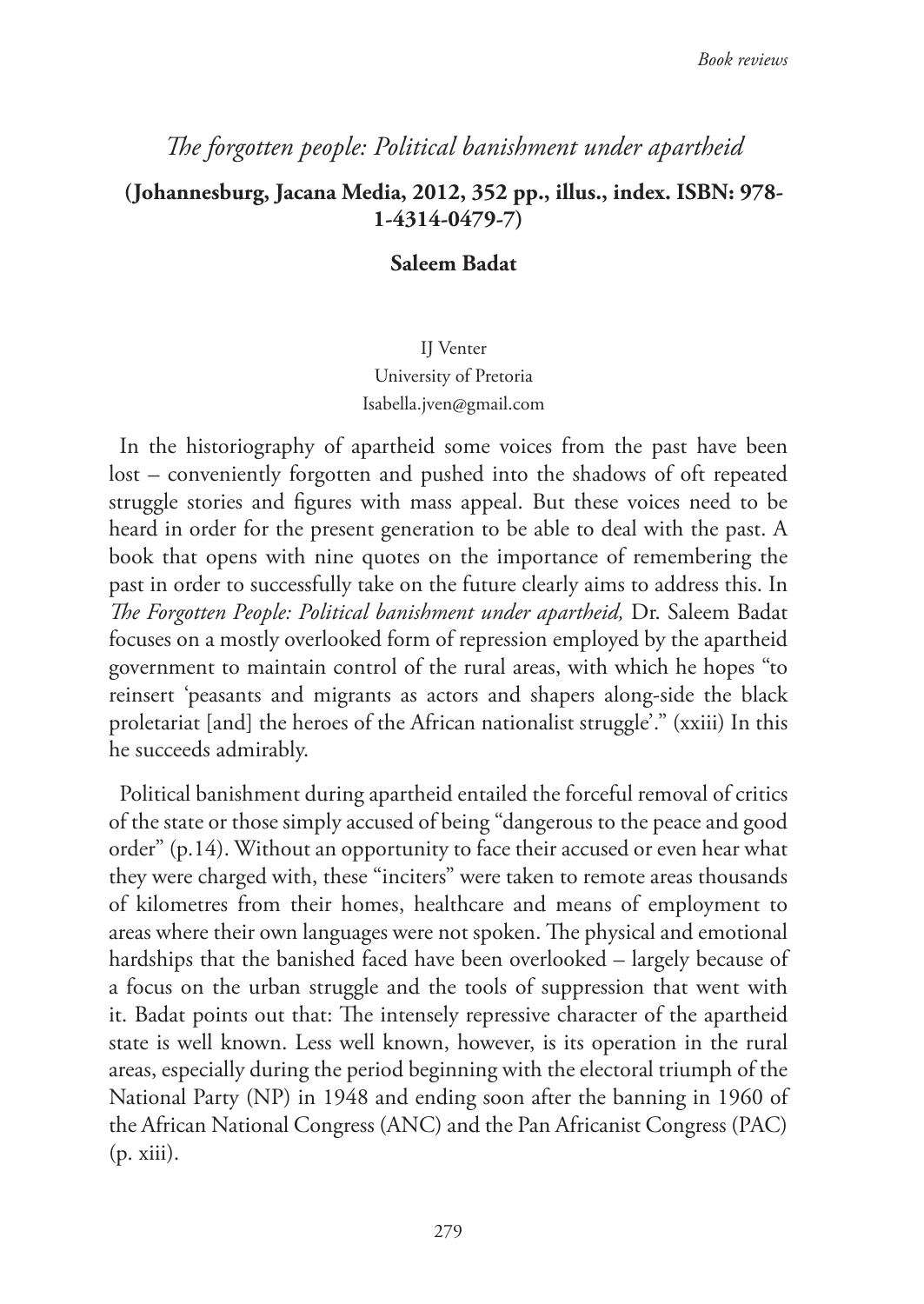In *The Forgotten People* Badat reminds the reader of those individuals who stood up against an oppressive regime and its machinations in the rural areas and the unjust treatment they faced as a result.

The book opens with a chapter that briefly traces the history of banishment in Eurasia and Africa. Beginning with ancient history, it then provides broad outlines of incidences of banishment employed by colonial powers to break the leadership in areas that they wished to colonise. This is followed by more modern examples, notably of Soviet leaders who experienced banishment without trial under the Tsarist regime and subsequently under Communist rule highlighting that banishment is typically an administrative punishment devoid of formal charges or opportunity to defend oneself in court. More modern examples from Greece, Israel and again Russia indicate how effectively banishment was used to silence those who criticised a ruling party. Whilst a short skimming of the surface of the history of political banishment, Badat uses these examples to great effect and summarises several key characteristics of political banishment from them. A brief section on the history of banishment from the days of DEIC rule to just before 1948 makes the point that banishment in South Africa was not unique to the apartheid state and in fact relied on a British colonial law, the Native Administration Act of 1927, whereby those who were considered instigators and breakers of the peace could be removed, without being formally accused or tried, thousands of kilometres away and kept there for an indeterminate period of time. Badat also provides the socioeconomic context of the rural struggles and why banishment was considered such an effective response when compared to other forms of repression used by the apartheid state, such as exile and forced removals.

Whilst political banishment was applied to a relatively small (160) number during apartheid, it had very effective results in maintaining the racist order. Blending in specific case studies with historical analysis, the three chapters that follow describes some of the more notable incidences of rural uprising dealing with the uprisings from locations with relatively large numbers of banished in a loosely chronological order. This provides much needed information on rural resistance that has generally been overlooked in studies on apartheid and the struggle. Banishment seems to have been especially effective in curbing rural uprisings as they were, during the 1950's and 60's, not typically connected to the larger organisations (ANC and PAC) and the removed agitators were therefore less likely to keep up their resistance when removed from their people. It was used when there was no adequate legal point with which to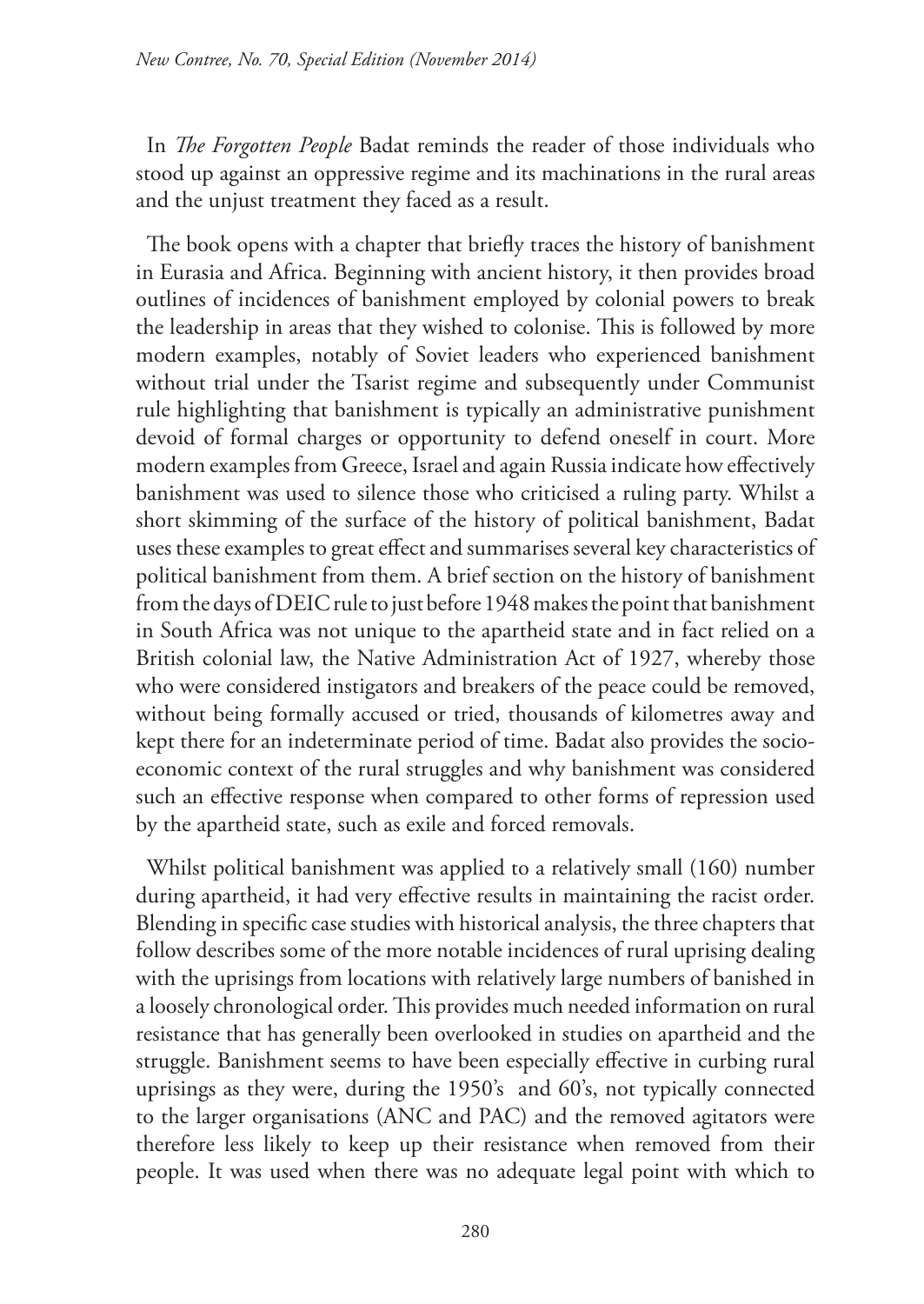remove a suspected agitator, and it was particularly effective because it could be so long lasting since there was no specified period of time assigned to the internment.

For the most part, well known, mostly male, leaders, large organisations and major urban uprisings have been studied and reproduced in political and cultural messages at the expense of other struggle narratives, such as that of women and rural resistance. Badat addresses this shortcoming by illuminating the role of rural uprisings and reprisals as well as focusing on a few key women who were banished. Badat employs the case studies of individuals, in these chapters and the subsequent two to effectively show how little the banished individual knew of the reasons for banishment, as no formal charge was necessary nor any trial. It also shows how the victims rarely anticipated the action and often were taken away with no warning and only the clothes they had on their backs. Often, the victims were those who had already served a term in prison that the government wanted to remove but had no means of doing so through the court system.

In chapters 7 and 8, Badat provides some experiences of those subject to banishment and various responses to banishment. The privations that they faced during their forced stay on locations far removed from their people, healthcare, or shops are supported by photographs by Ernest Cole who captured the extreme loneliness, inactivity and poverty that accompanied banishment. The author emphasises that those banished were not passive victims but also reacted to and endured with courage the deprivations that the isolation brought with it: "…to view those banished to alien, often remote and desolate locations not only as victims, which they were, but also as indomitable, courageous, tenacious and resilient people capable of enduring considerable hardship and overcoming adversity" (p. 219).

While these two chapters highlight key aspects of the circumstances, brutality and injustice that went with banishment, they do tend to feel repetitive as the same information and quotes used in the individual stories in earlier chapters are used again in explaining their lived experience during banishment and in their attempts to fight it. This creates the impression that the last two chapters have not been well-integrated with the book as a whole.

Yet, despite erring on the side of repetition, the book does meet the aims of the author in that it provides much needed focus on the rural popular struggles of the 1950s and 1960s in South Africa, on an overlooked repressive